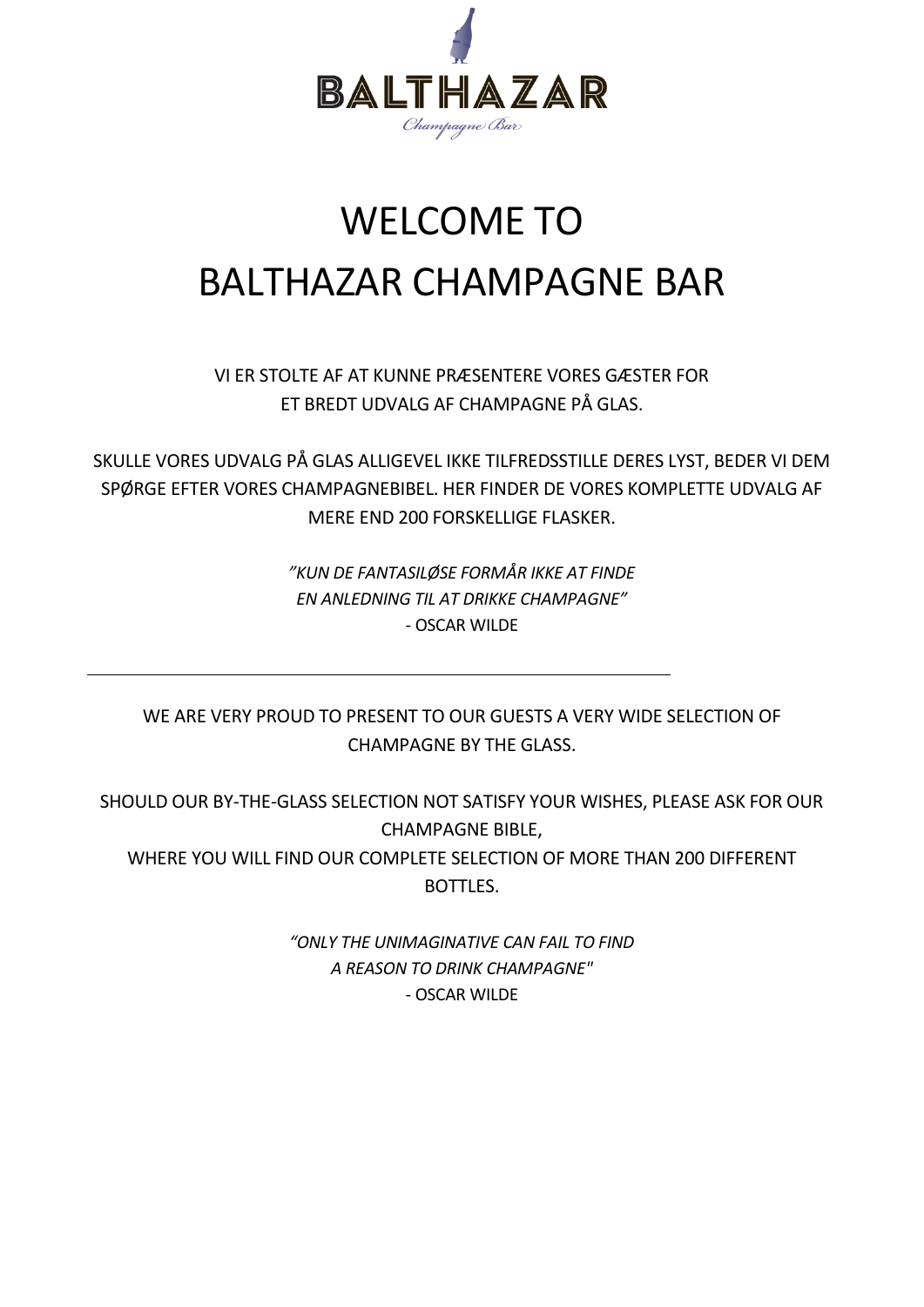

#### **TAITTINGER THURSDAY**

"DRINKING CHAMPAGNE IS THE SOUL'S NEED!" WE ARE POPPING LOTS OF CHAMPAGNE, BECAUSE WE KNOW THE IMPORTANCE OF SELF-INDULGENCE IN A BUSY EVERYDAY LIFE.

> TREAT YOURSELF WITH FRESH OYSTERS ACCOMPANIED BY GLASSES OF SPARKLING TAITTINGER CHAMPAGNE.

1 BOTTLE OF TAITTINGER PRESTIGE + 6 OYSTERS DKK 895 1 GLASS OF TAITTINGER PRESTIGE + 2 OYSTERS DKK 185

WHEN: EVERY THURSDAY FROM 17.00 - 20.00 FOR RESERVATIONS: RESERVATIONS@BALTHAZARCPH.DK

#### **LA PETITE FAIM (THE SMALL HUNGER)**

WE WILL BE OVERFLOWING WITH DELICACIES AND CHAMPAGNE GALORE. IT IS OUR PRIVILEGE TO PROVIDE YOU WITH A LUNCH FULL OF MUSIC, BUBBLES AND EXCLUSIVE SNACKS FROM MARCHAL.

1 BOTTLE OF VEUVE CLICQUOT BRUT + CANAPÉS DKK 1040 1 BOTTLE OF RUINART BLANC DE BLANC + CANAPÉS DKK 2040 1 BOTTLE OF KRUG + CANAPÉS DKK 2645

WHEN: EVERY SATURDAY FROM 14.00 - 16.00. FOR RESERVATIONS: RESERVATIONS@BALTHAZARCPH.DK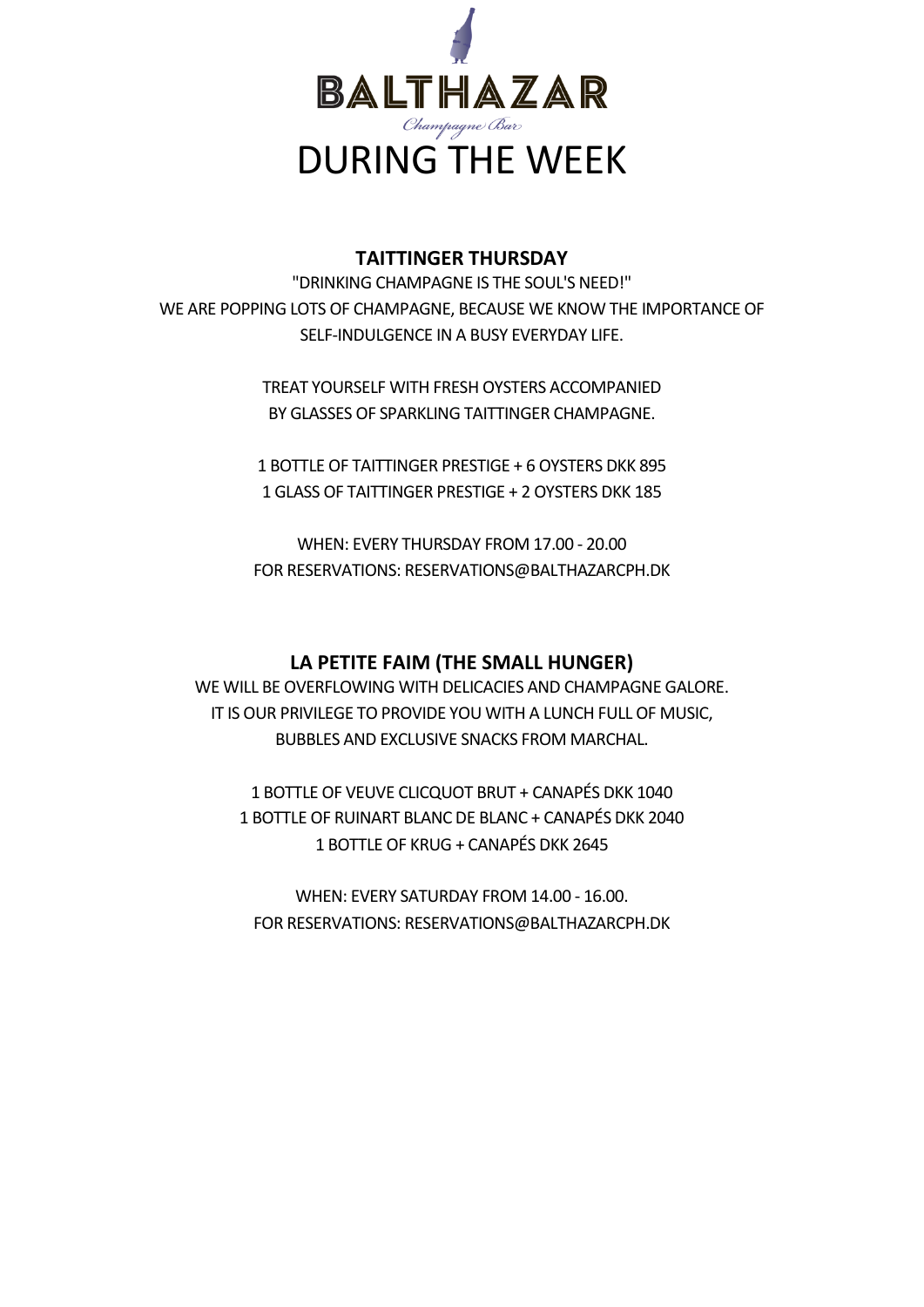

NV KRUG GRANDE CUVÉE EME EDITION 169 DKK 550 / 3500

> NV BOLLINGER SPECIAL CUVÉE DKK 230 / 1150

> NV POL ROGER BRUT RESERVE DKK 175 / 875

NV MOËT & CHANDON BRUT IMPERIAL DKK 250 / 1250

> NV VEUVE CLICQUOT BRUT DKK 185 / 1100

NV BILLECART-SALMON BRUT DKK 175 / 875

NV BILLECART-SALMON BRUT ROSÉ DKK 250 / 1300

NV RUINART BLANC DE BLANCS DKK 325 / 1600

NV ANDRÉ CLOUET BRUT GRANDE RÉSERVE DKK 135 / 775

> 2004 I AM CHAMPAGNE BRUT DKK 350 / 1750

NV LES CINQ FILLES, BLANC DE BLANCS BY YVONNE SEIER CHRISTENSEN DKK 380 / 1900

2012 DOM PÉRIGNON VINTAGE DKK 550 / 3500

NV VEUVE CLICQUOT DEMI-SEC DKK 220 / 1300

TAITTINGER PRESTIGE ROSÉ DKK 180 / 900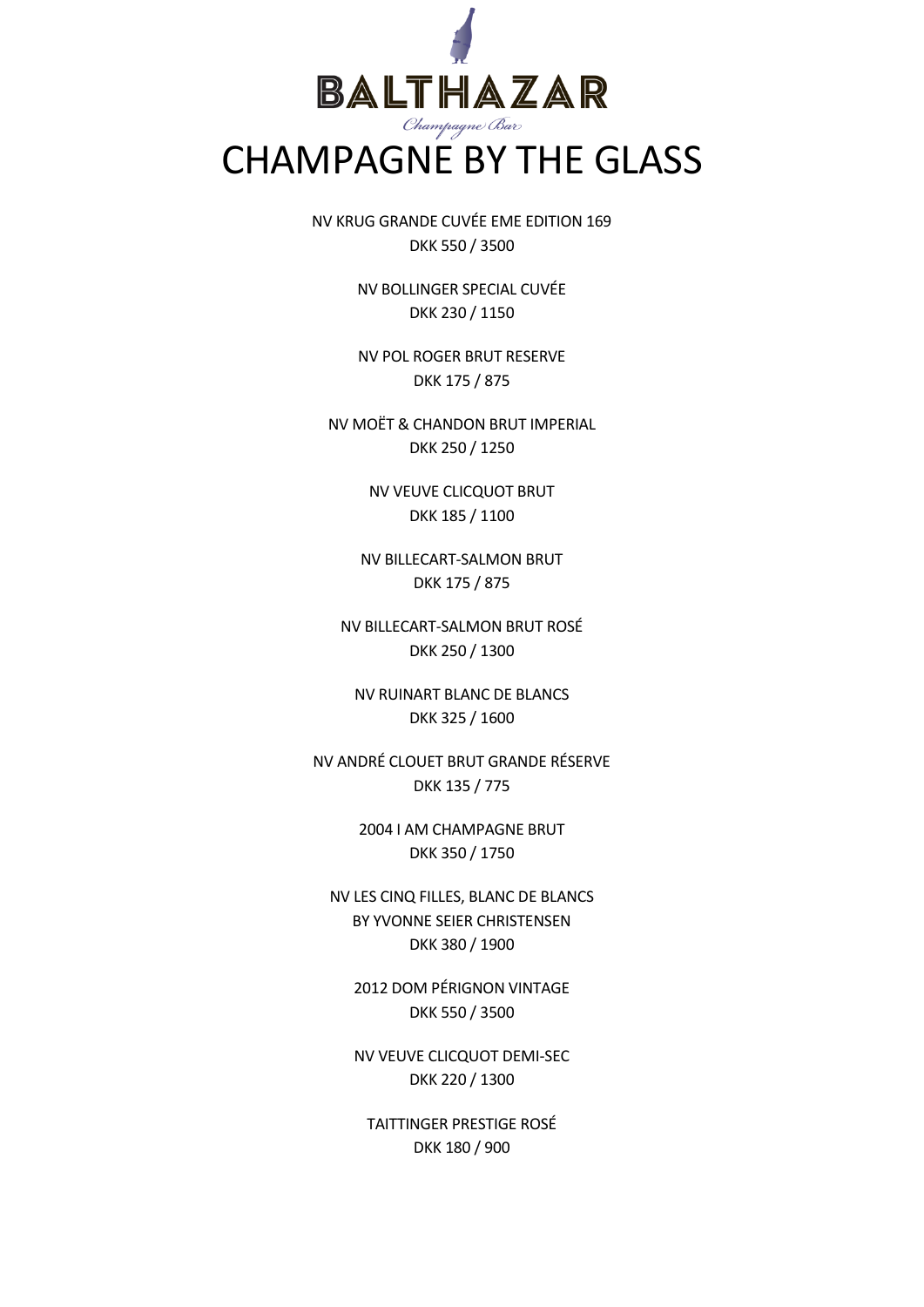

*SERVERES INDTIL 22.00 / SERVED TILL 10PM*

30 G. ROSSINI ALMAS GOLD SERVERES MED URTE CRÉME FRAÎCHE OG VAGTELÆG SERVED WITH HERB SOUR CREAM AND QUAIL EGGS DKK 4000

50 G. ROSSINI GOLD SELECTED BY MARCHAL SERVERES MED URTE CRÉME FRAÎCHE OG VAGTELÆG SERVED WITH HERB SOUR CREAM AND QUAIL EGGS DKK 1600

50 G. ROSSINI BELUGA SERVERES MED URTE CRÉME FRAÎCHE OG VAGTELÆG SERVED WITH HERB SOUR CREAM AND QUAIL EGGS DKK 4000

GILLARDEAU ØSTERS MED ØRREDROGN OG PEBERROD GILLARDEAU OYSTERS WITH BLEAK ROE AND HORSERADISH PR. STK. / PR. PIECE DKK 90

LA GARMÉN ØSTERS MED PONZU, FINGERLIME OG WASABI LA GARMÉN WITH PONZU, FINGER LIME AND WASABI 2 STK. / 2 PIECES DKK 90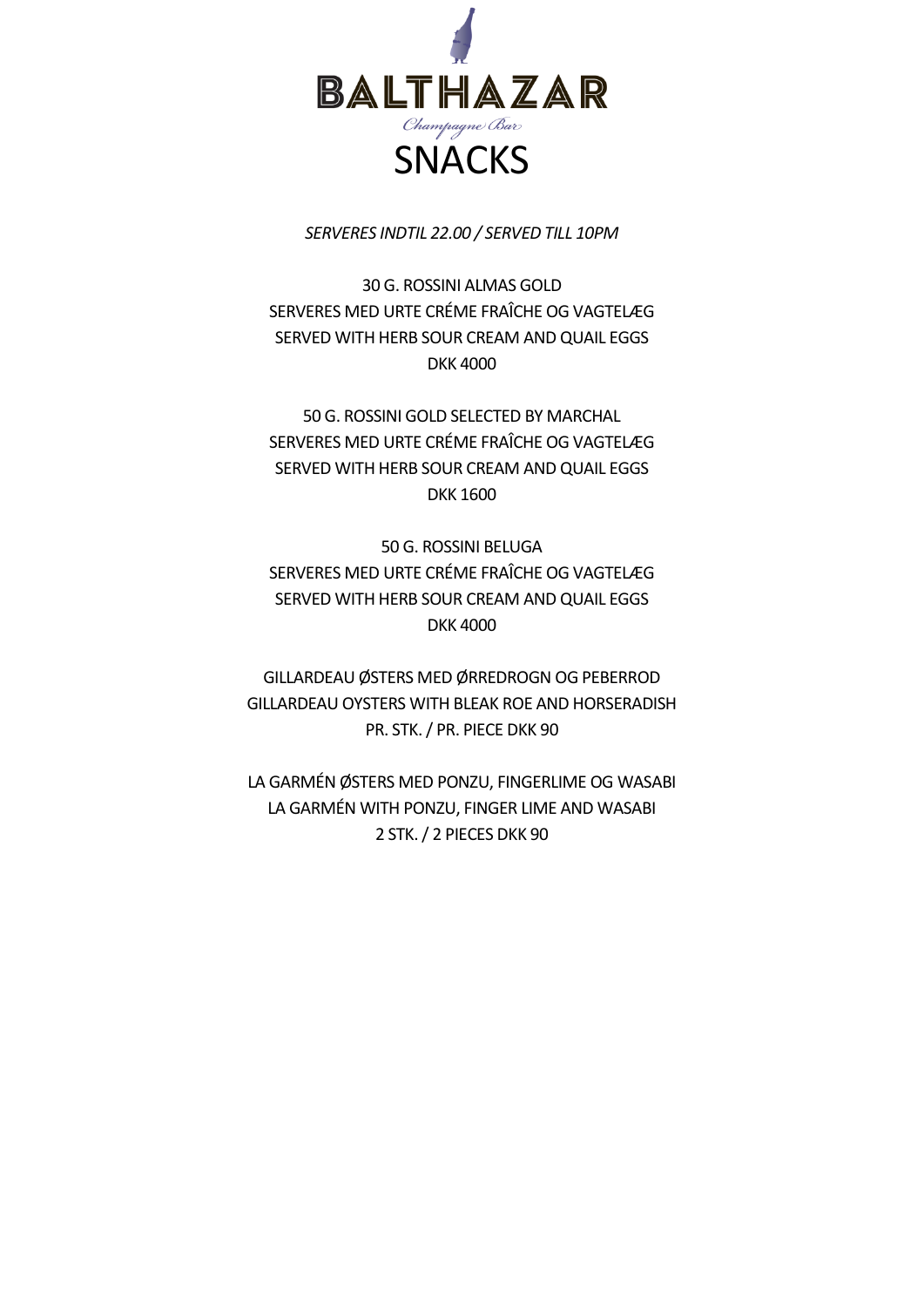

## SNACKS

*SERVERES INDTIL 22.00 / SERVED TILL 10PM*

GOUGÈRES MED TRØFFELCREME OG COMTÉ GOUGÈRES WITH TRUFFLE CREAM AND COMTÉ 4 STK. / 4 PIECES DKK 105

JAMÓN IBÉRICO DE BELLOTA 5J PÅ BRIOCHE MED KARL JOHAN OG GRUYÉRE JAMÓN IBÉRICO DE BELLOTA 5J ON BRIOCHE WITH CEP AND GRUYÉRE 2 STK. / 2 PIECES DKK 95

SPRØDE TÆRTER MED FJORDREJER DILD OG SAUCE COCKTAIL CRISPY TARTLETS WITH FJORD SHRIMPS, DILL AND SAUCE COCKTAIL 2 STK. / 2 PIECES DKK 120

LILLE HUMMERBURGER MED AVOCADO, SAUCE COCKTAIL OG SØDE CHILI CHIPS SMALL LOBSTER BURGER WITH AVOCADO, SAUCE COCKTAIL AND SWEET CHILI CHIPS 1 STK. / 1 PIECE DKK 165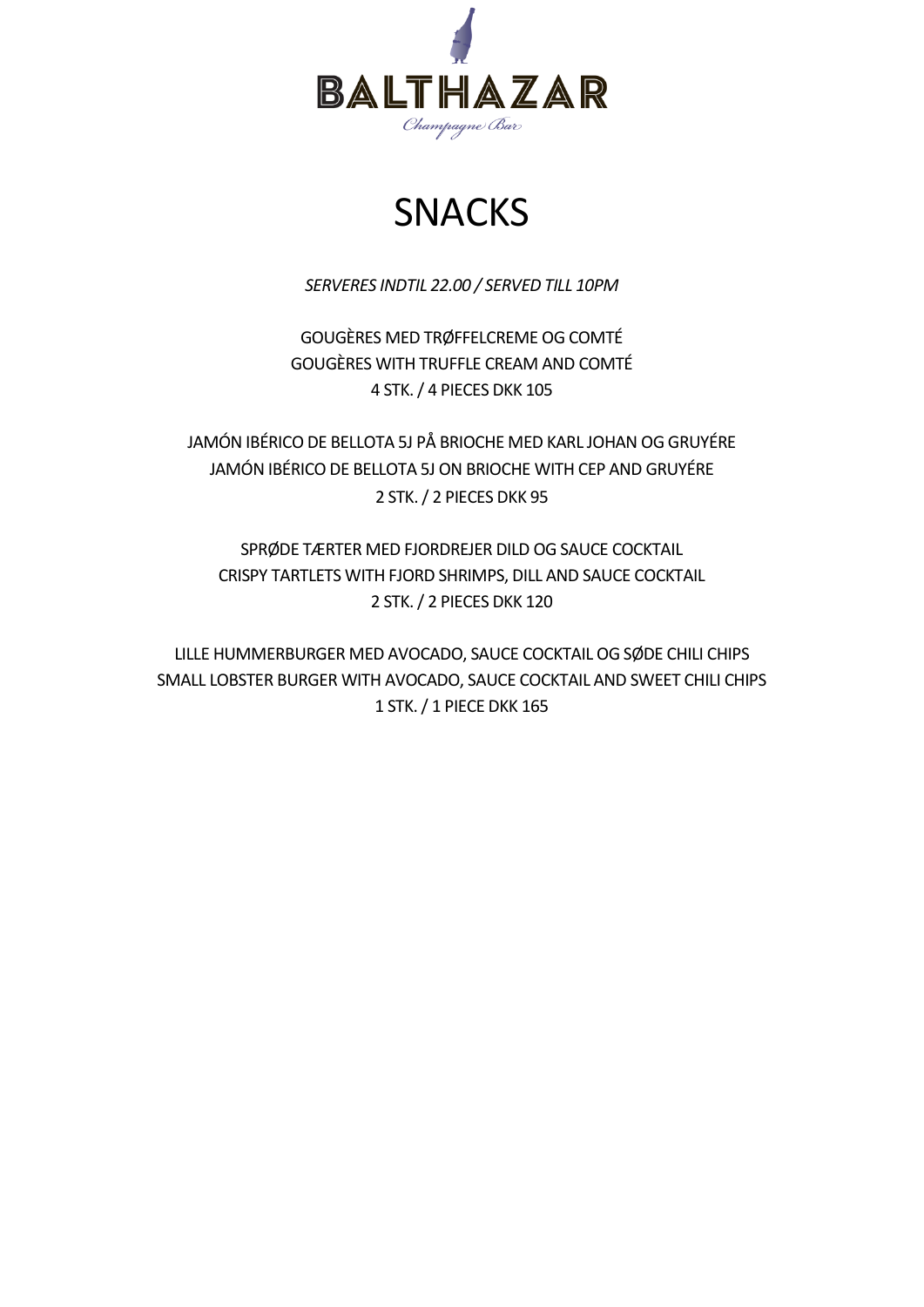

### **ROSITA**

JUICY, FLORAL, UMAMI - Don Julio Blanco - Rinomato Aperitivo - Italicus Bergamotto - Rhubarb - Eucalyptus - Lime - Salt -

DKK 195

#### **BLOOD DIAMOND**

BOOZY, AROMATIC, LAYERED - Highland Park 12 - Milky Oolong tea cordial - Brazilian bitters (Tonka bean) - Pinot Noir float -

DKK 185

### **EMERALD SOUR**

FRESH, FRUITY, DELICIOUS - Tanqueray Gin - St. Germain - Mango tea - Lemon - Eggwhite - Cucumber ice ball -

DKK 195

### **I AM Pink**

AROMATIC, REFRESHING, HERBAL - I AM Vodka - Lillet Blanc - Mulberry white tea - Pink Grapefruit soda - Basil - Cucumber -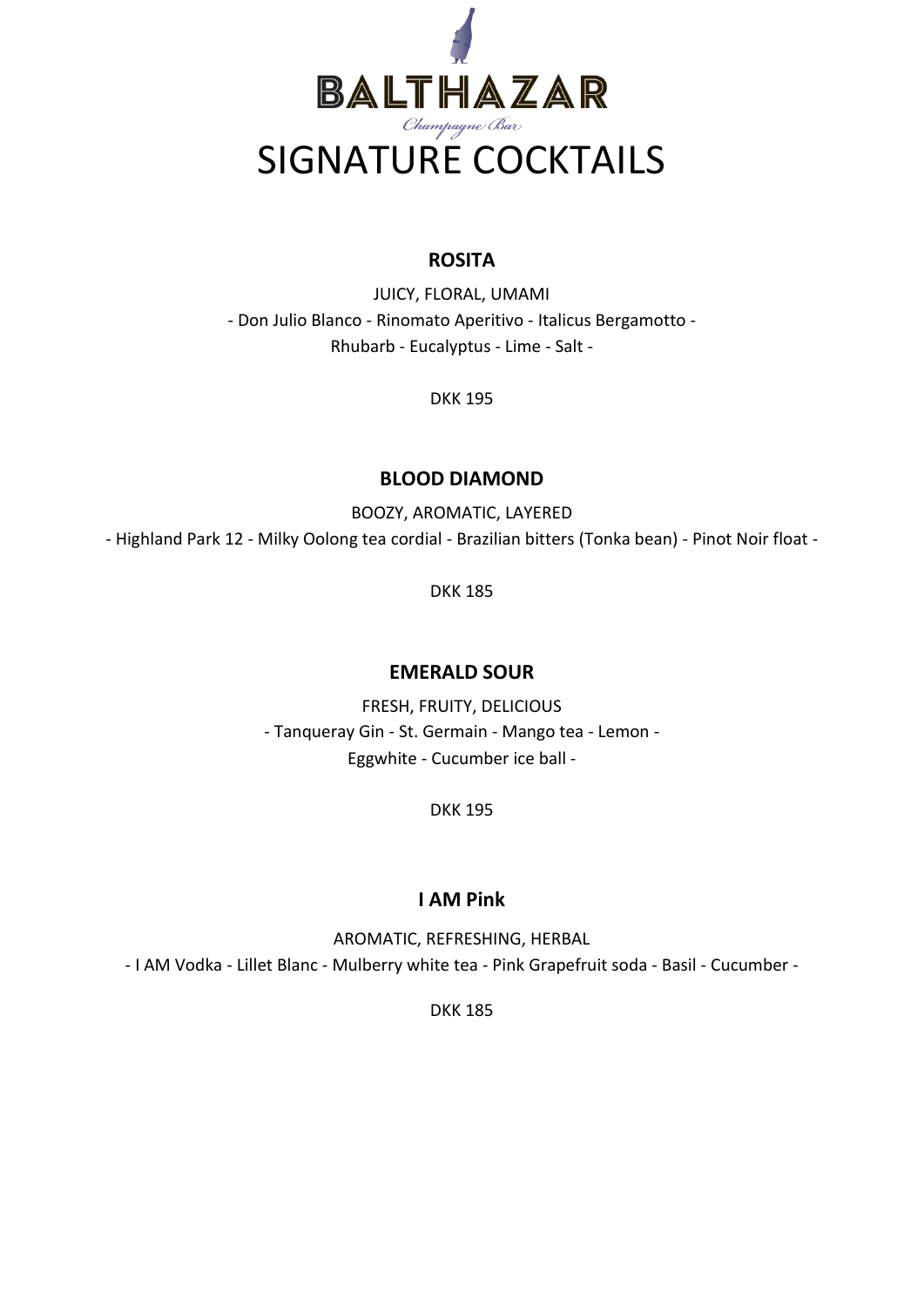

## SIGNATURE COCKTAILS

### **PLATA O PLOMO**

JUICY, SMOKY, SPICY - Mezcal Vida - Cocchi Americano - Cherry Heering - Blood orange - Habanero shrub -

DKK 165

#### **PINEAPPLE EXPRESS**

FLAVORFUL, TROPICAL, AROMATIC - Zacapa 23 Rum - Pineapple - Coffee cordial - Champagne

DKK 195

#### **MILK OF THE POPPY**

LIGHT, FLORAL, SMOOTH - Bulleit Bourbon - Butter - Poppy seed syrup - Pineapple juice - Champagne -

DKK 185

### **BELLEVUE COCKTAIL**

FRESH, CREAMY, SORBET - Belvedere Vodka - Bols Advocaat - Lemon - Vanilla - Buttermilk - Strawberry & Danish sweet biscuit foam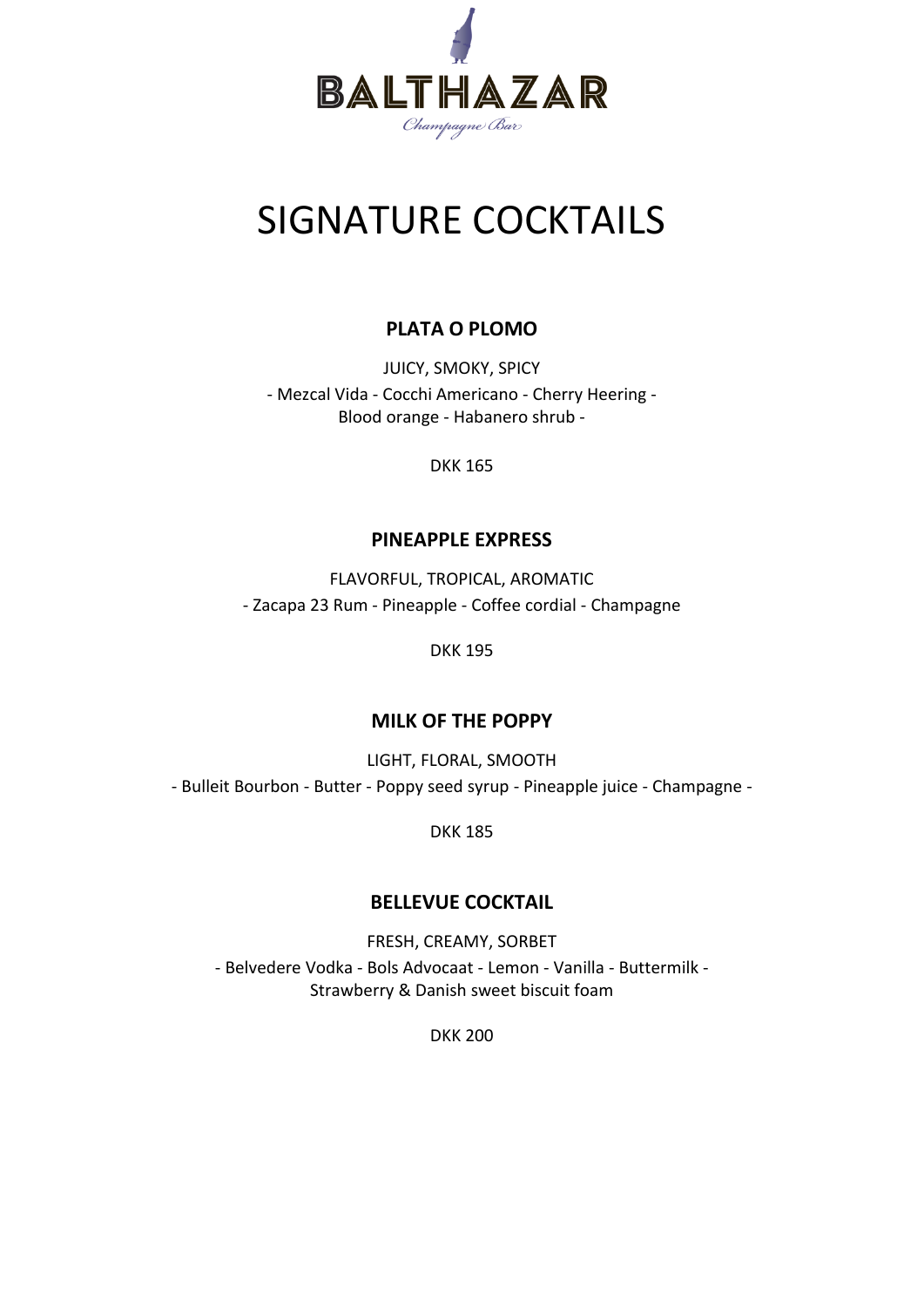

## SIGNATURE COCKTAILS

### **NORDIC 75**

FRUITY, FLORAL, HERBAL - Tanqueray gin - St. Germain - Mancino Rosso - Strawberry - Lemon - Agave - Dill - Champagne -

DKK 200

## BALTHAZAR CLASSICS

### **DOWNTOWN ABBEY**

RICH & REFRESHING

- Belvedere vodka - Lemon - Passion fruit - Liquorice - Champagne -

DKK 155

#### **ESPRESSO MARTINI**

SIMPLY THE BEST IN TOWN - OUR TWIST OF THE CLASSIC - I AM Vodka - Crème de Cacao - Kahlua - Espresso -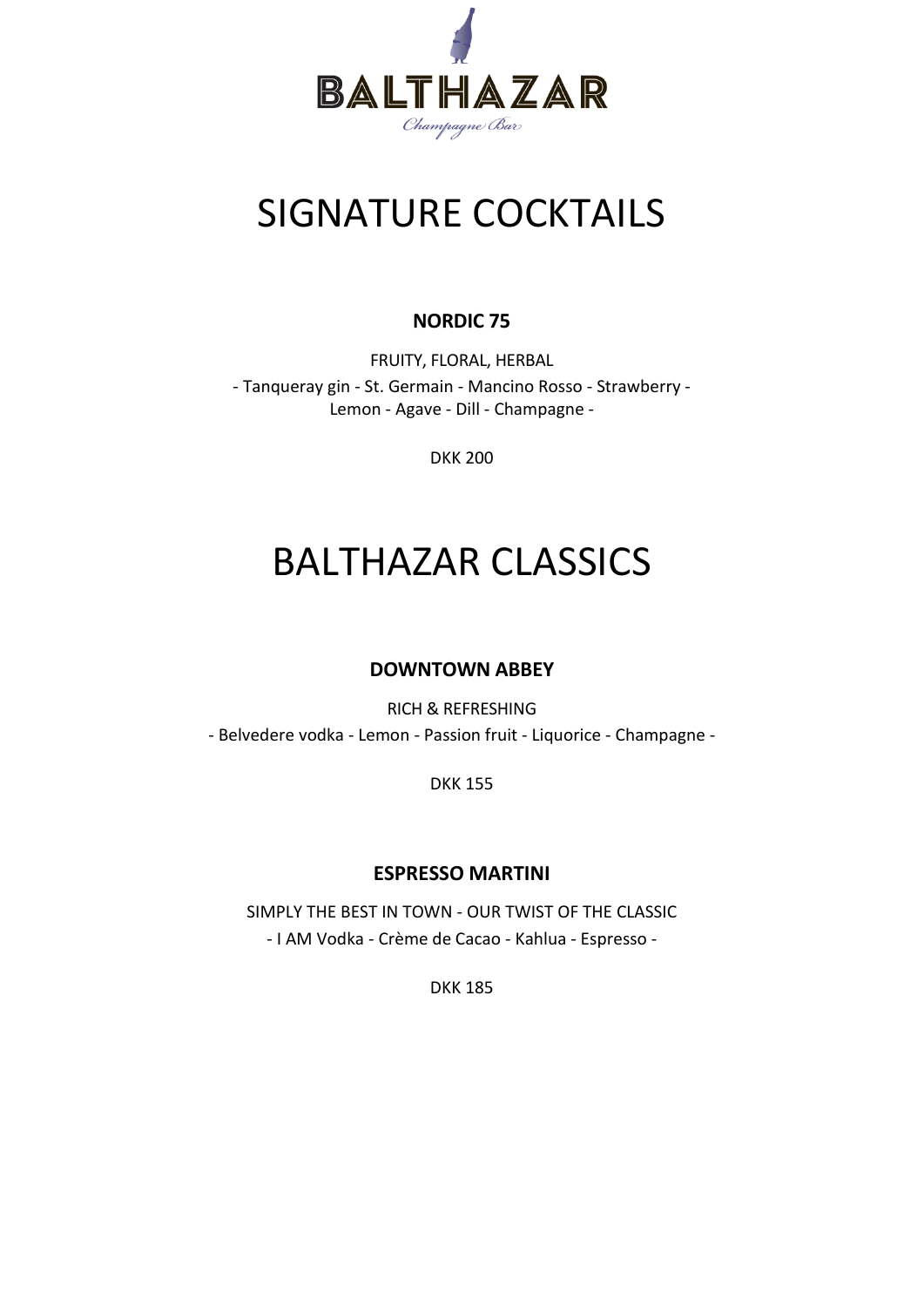

2018 FAIVELEY, MONTAGNY *BOURGOGNE CHARDONNAY* DKK 100 / 500

2020 FRÉDÉRIC ESMONIN *BOURGOGNE CHARDONNAY* DKK 150 / 750

2019 DOMAINE C. MOREAU CHABLIS, GRUND CRU *BOURGOGNE CHARDONNAY* DKK 225 / 1150

## RØDVIN / RED WINE

2019 ROCHE DE BELLENE, VIEILLES VIGNES *BOURGOGNE PINOT NOIR* DKK 85 / 450

2017 F. ESMONIN, GEVREY-CHAMBERTIN *BOURGOGNE PINOT NOIR* DKK 180 / 900

2015 HUDELOT-NOELLAT, VOSNE-ROMANÉE *BOURGOGNE PINOT NOIR* DKK 1600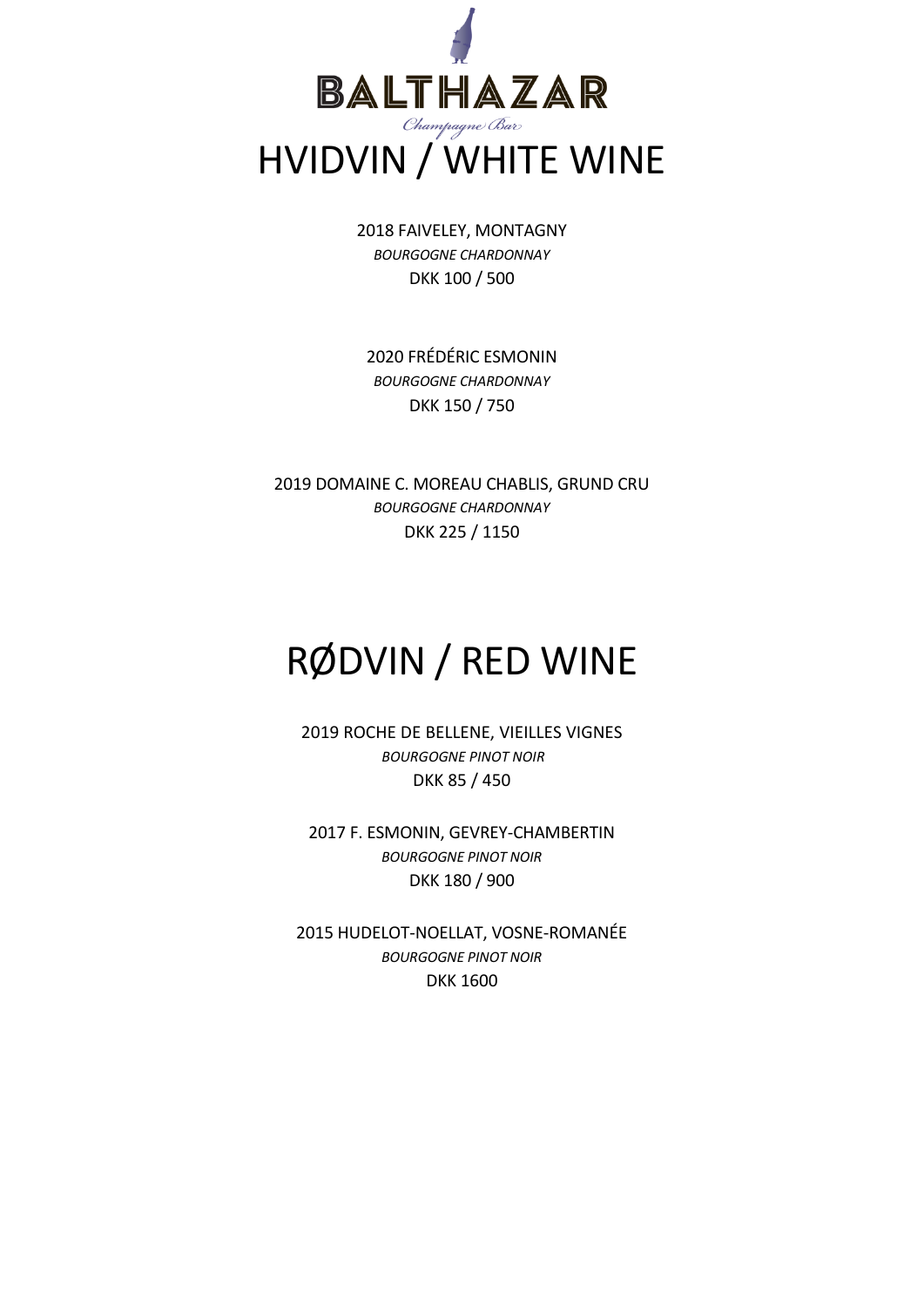

KRONENBOURG 1664 DKK 65

## DIV. VAND / SOFT DRINKS

HILDON STILL/SPARKLING DKK 70

> COCA COLA DKK 45

COCA COLA ZERO DKK 45

FEVER TREE TONIC DKK 50

FEVER TREE BITTER LEMON DKK 50

FEVER TREE GINGER BEER DKK 50

FEVER TREE GINGER ALE DKK 50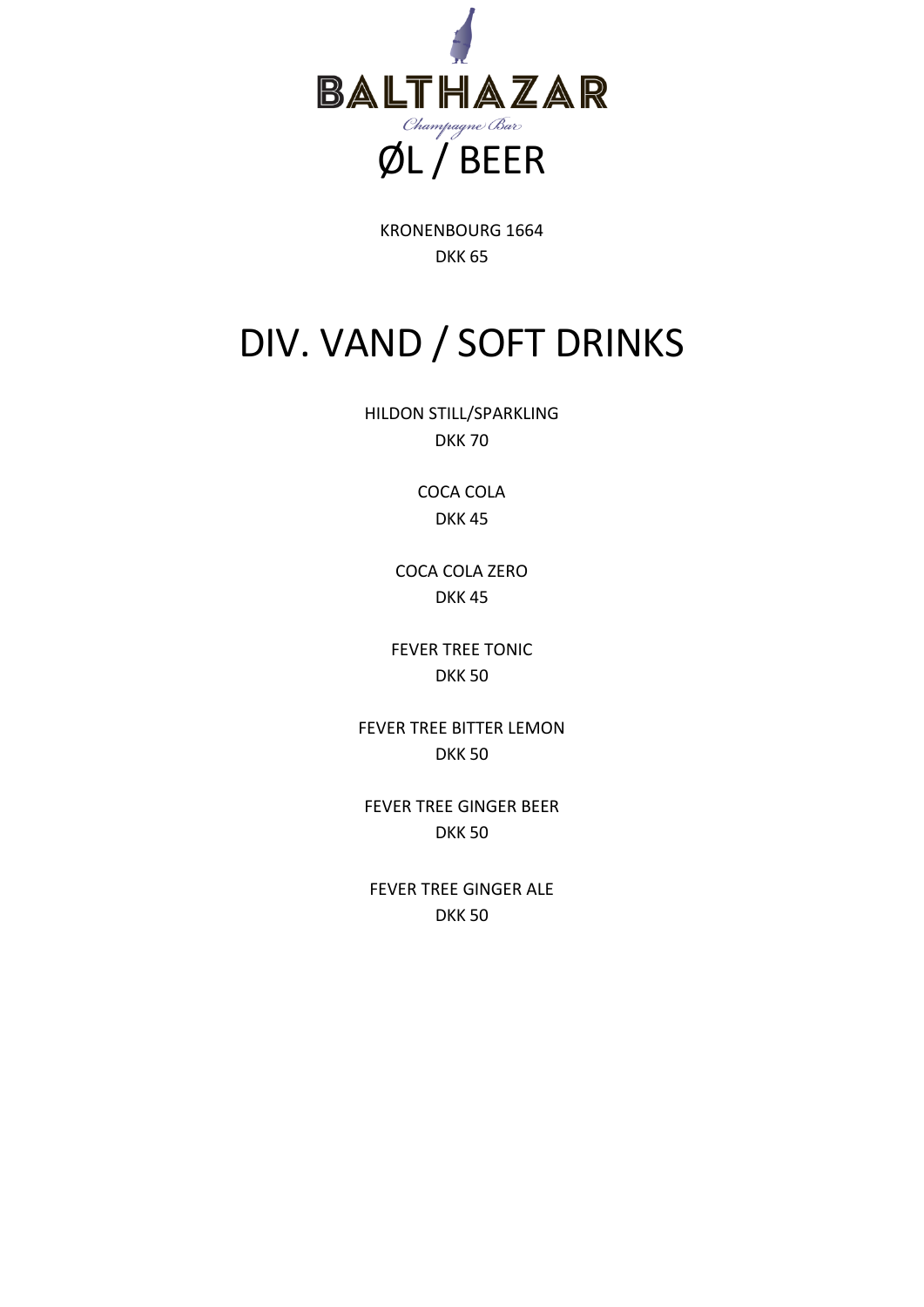

BELVEDERE 40%

DKK 90

CIROC 40% DKK 100

KETEL ONE 40% DKK 90

I AM VODKA 40% DKK 90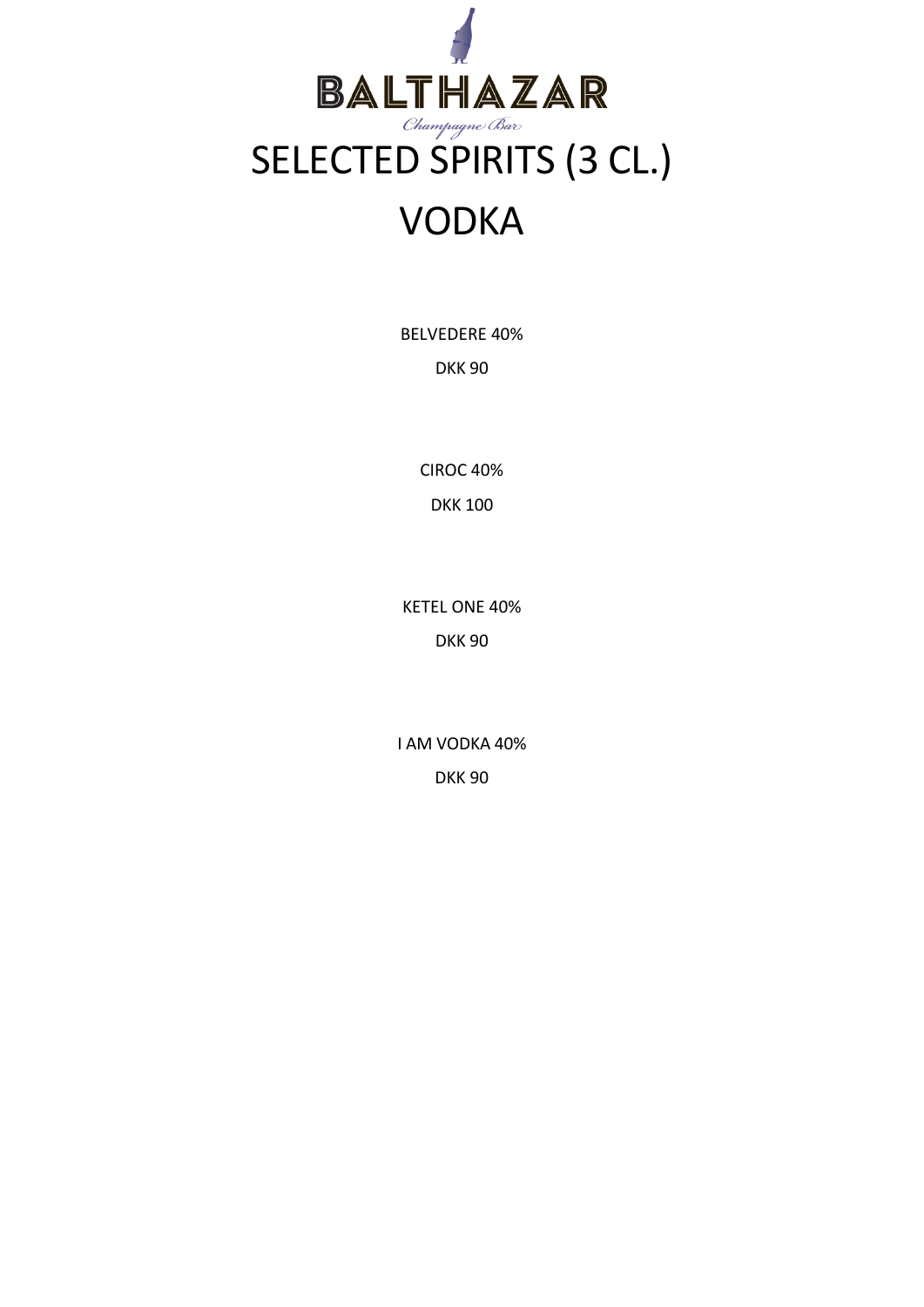

TANQUERAY 43,1%

DKK 90

TANQUERAY TEN 47,3% DKK 100

GERANIUM 55 55% DKK 100

MONKEY 47 47% DKK 100

HENDRICK'S 41,4%

DKK 90

D'ANGLETERRE LONDON DRY GIN 40% DKK 95

HERNÖ 40,5%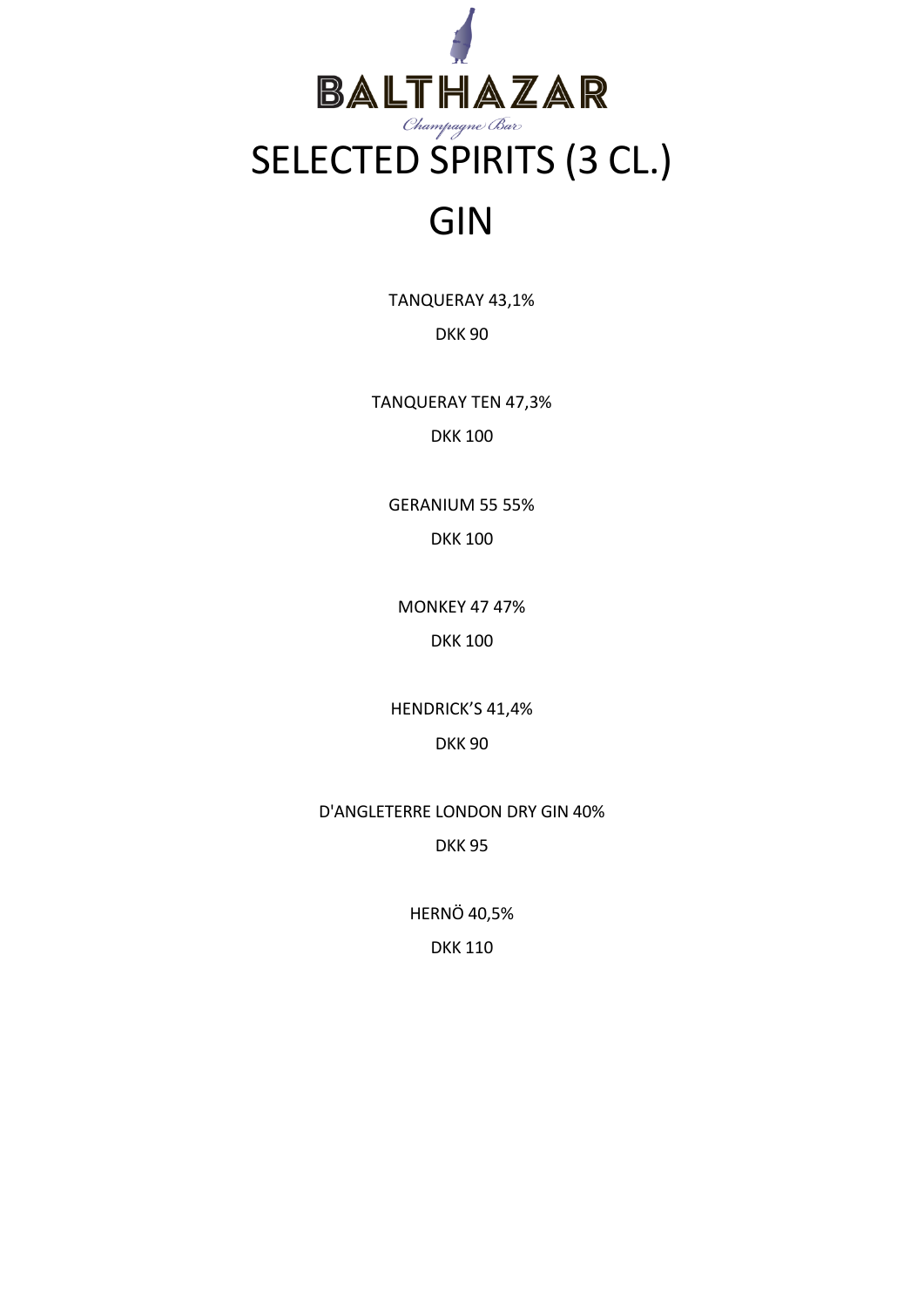

PAMPERO BLANCO 37,5%

DKK 90

PAMPERO SELECCIÓN 1938 40% DKK 95

PAMPERO ANIVERSARIO 40% DKK 105

> ZACAPA 23Y 40% DKK 125

> ZACAPA X.O. 40% DKK 275

EL DORADO 21Y 43% DKK 200

ANGOSTURA 1919 40% DKK 100

HAVANA CLUB 15Y 40% DKK 450

> PYRAT X.O. 40% DKK 100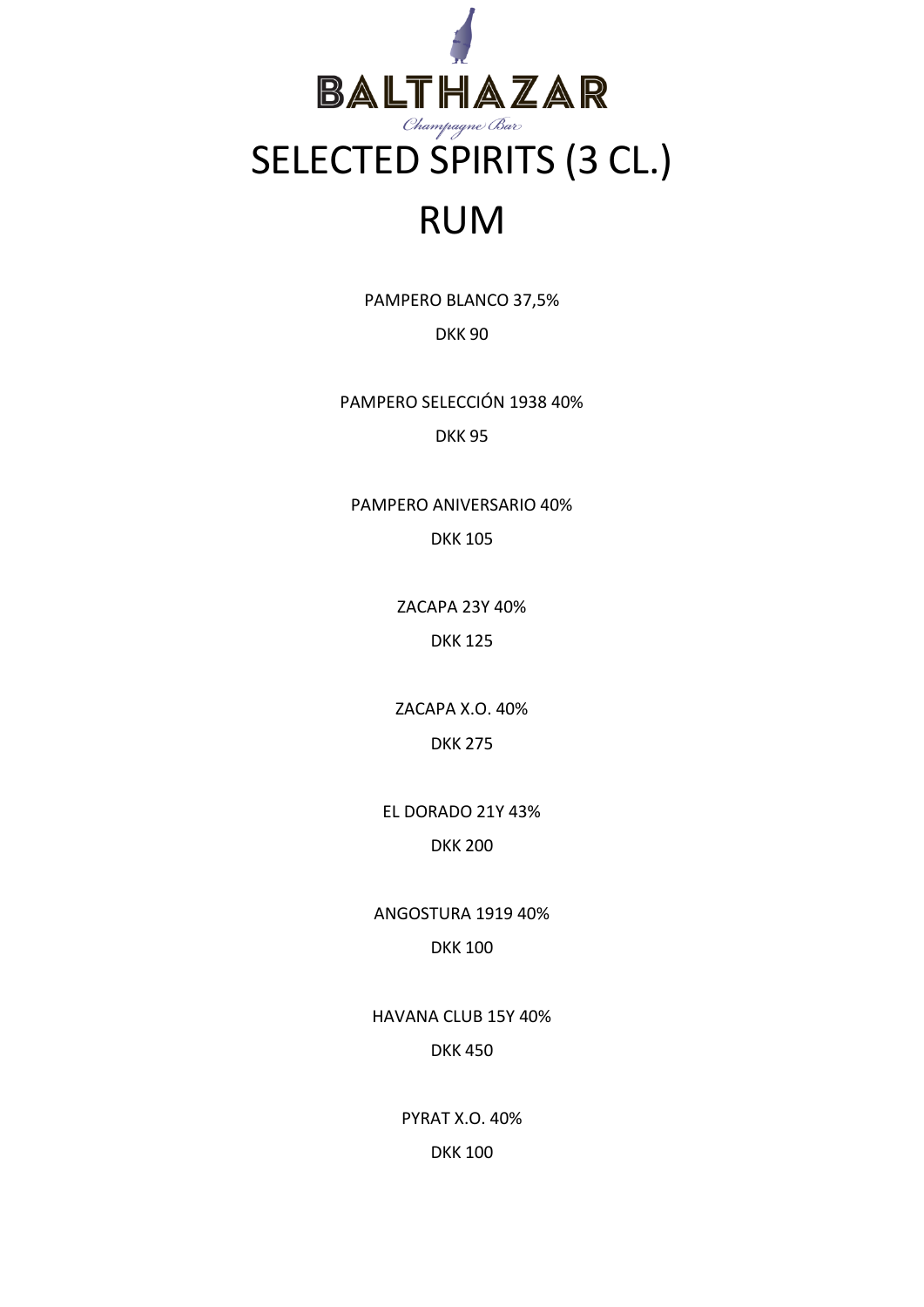

HENNESSY FINE DE COGNAC 40% DKK 90

> HENNESSY X.O. 40% DKK 300

A. E. DOR X.O. 43% DKK 250

RÈMY MARTIN - LOUIS XIII 40% DKK 4000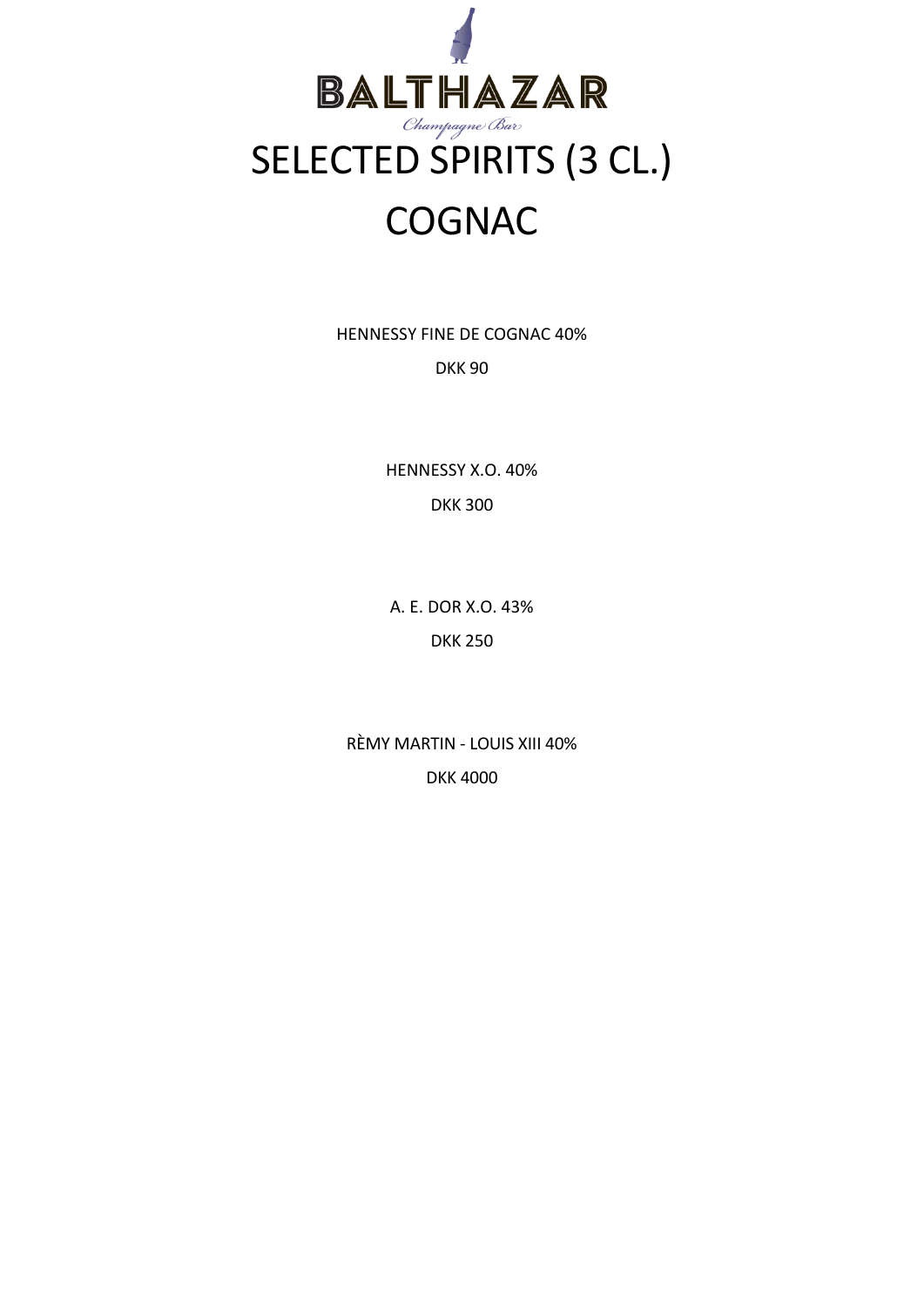

DON JULIO BLANCO 38% DKK 110

DON JULIO REPOSADO 38% DKK 125

DON JULIO AÑEJO 38% DKK 150

DON JULIO 1942 38% DKK 425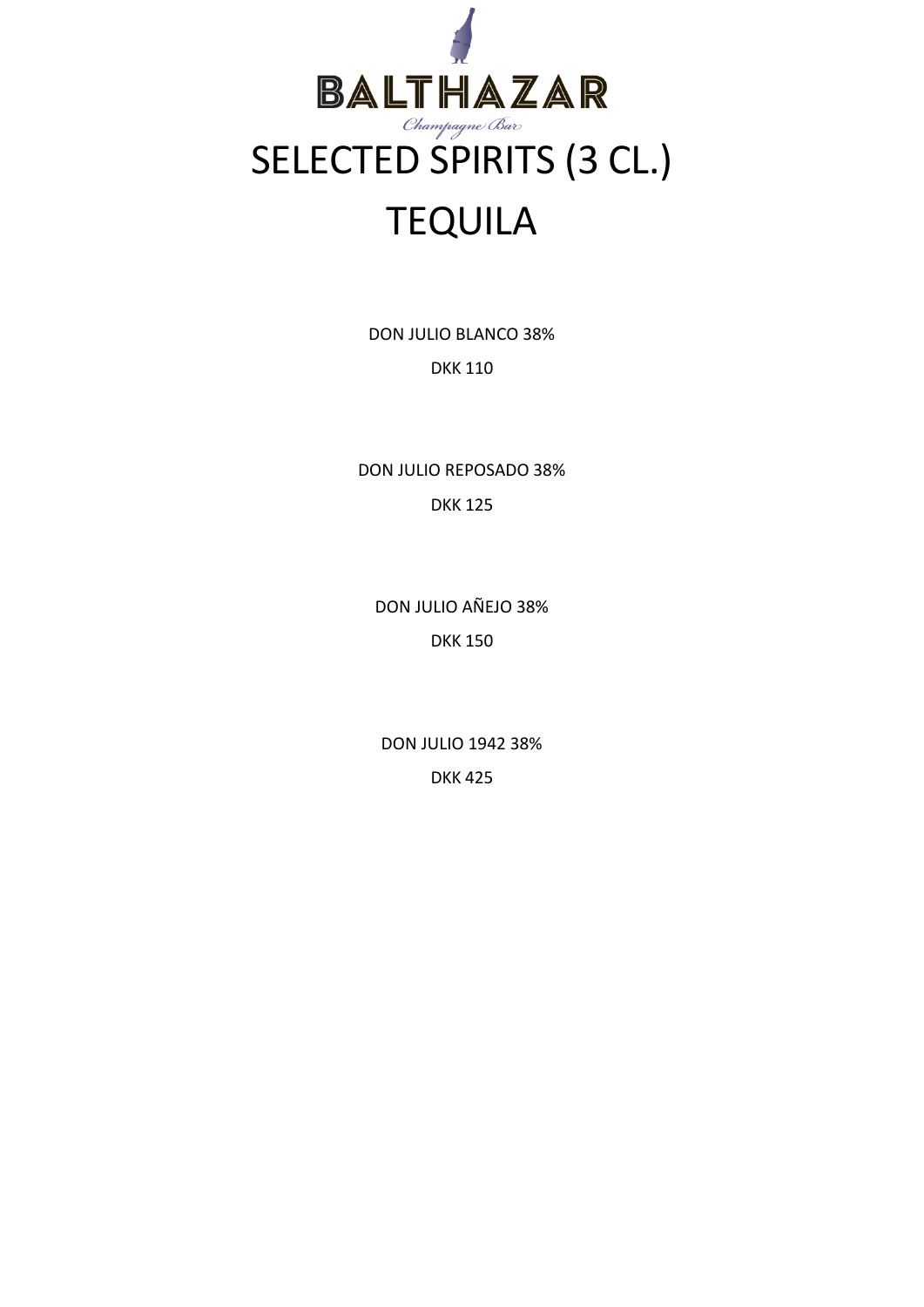

BULLEIT BOURBON 45% DKK 90

> BULLEIT RYE 45% DKK 90

NOAH'S MILL 57,2% DKK 150

WILLET POT STILL 47% DKK 125

WILLET ESTATE RYE 55% DKK 125

WOODFORD RESERVE 43,2% DKK 100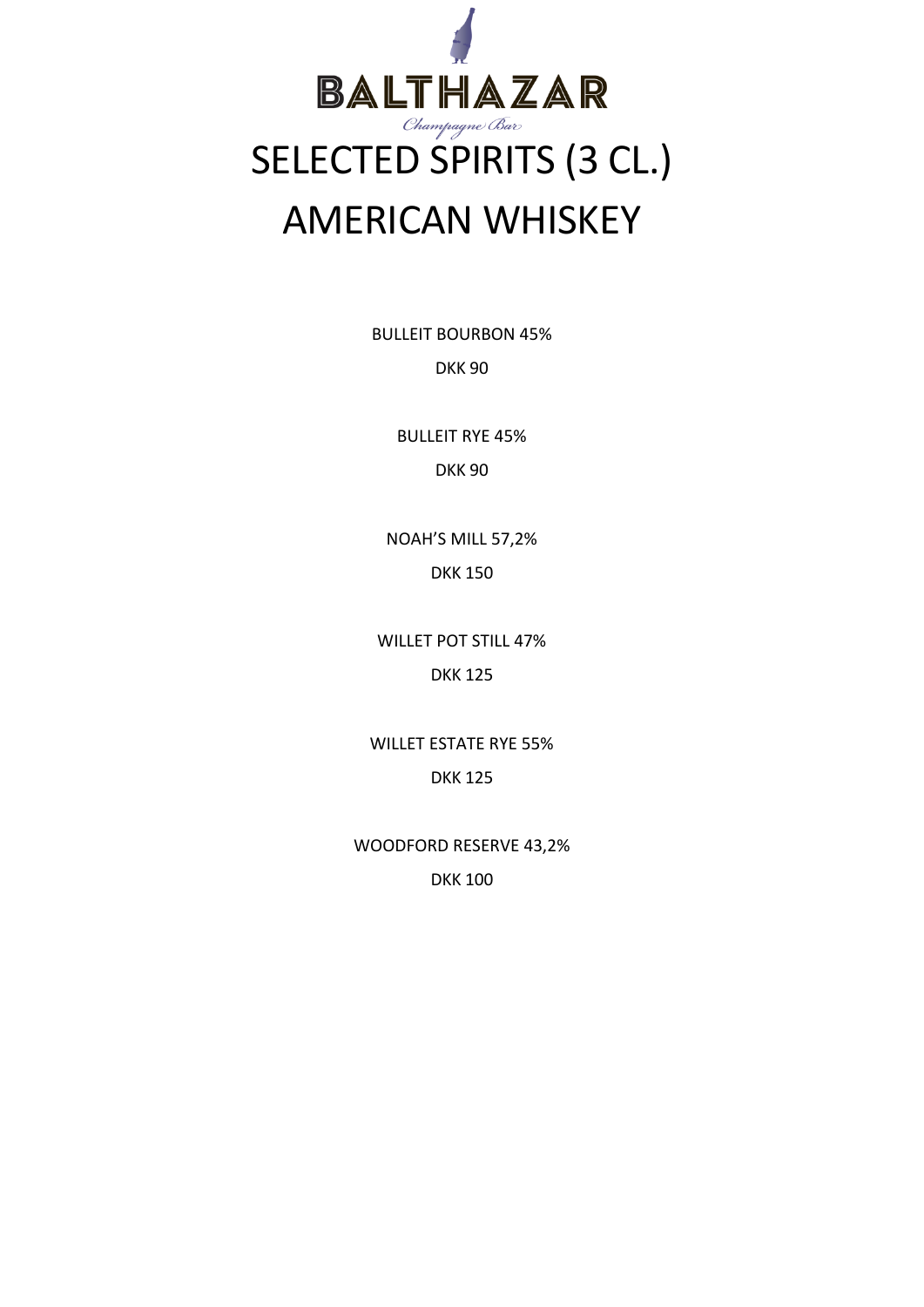

GLENFIDDICH 12Y 40%

DKK 95

GLENMORANGIE 10Y 40% DKK 90

GLENMORANGIE LASANTA 43% DKK 125

GLENMORANGIE 18Y 43% DKK 200

GLENMORANGIE SIGNET 46% DKK 300

> SINGLETON 12Y 40% DKK 90

JOHNNY WALKER GOLD LABEL 40%

DKK 125

JOHNNY WALKER BLUE LABEL 40%

DKK 350

LINKWOOD 37Y 50,3%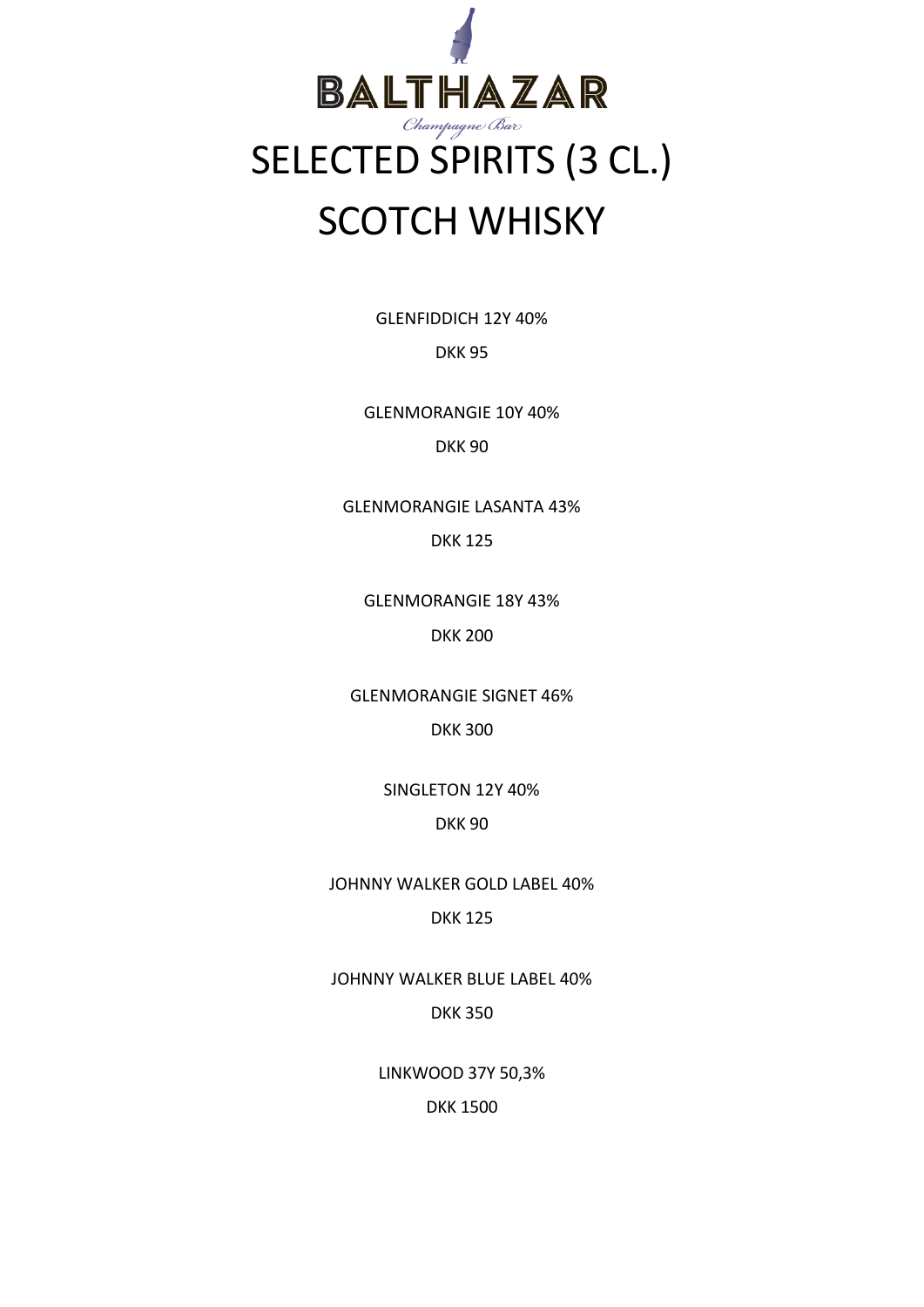

## SCOTCH WHISKY MACALLAN HIGHLAND SINGLE MALT

MACALLAN 12Y TRIPLE CASK

DKK 195

MACALLAN 18Y TRIPLE CASK DKK 450

> MACALLAN EDITION 5 DKK 300

MACALLAN RARE CASK DKK 500

MACALLAN ESTATE DKK 450